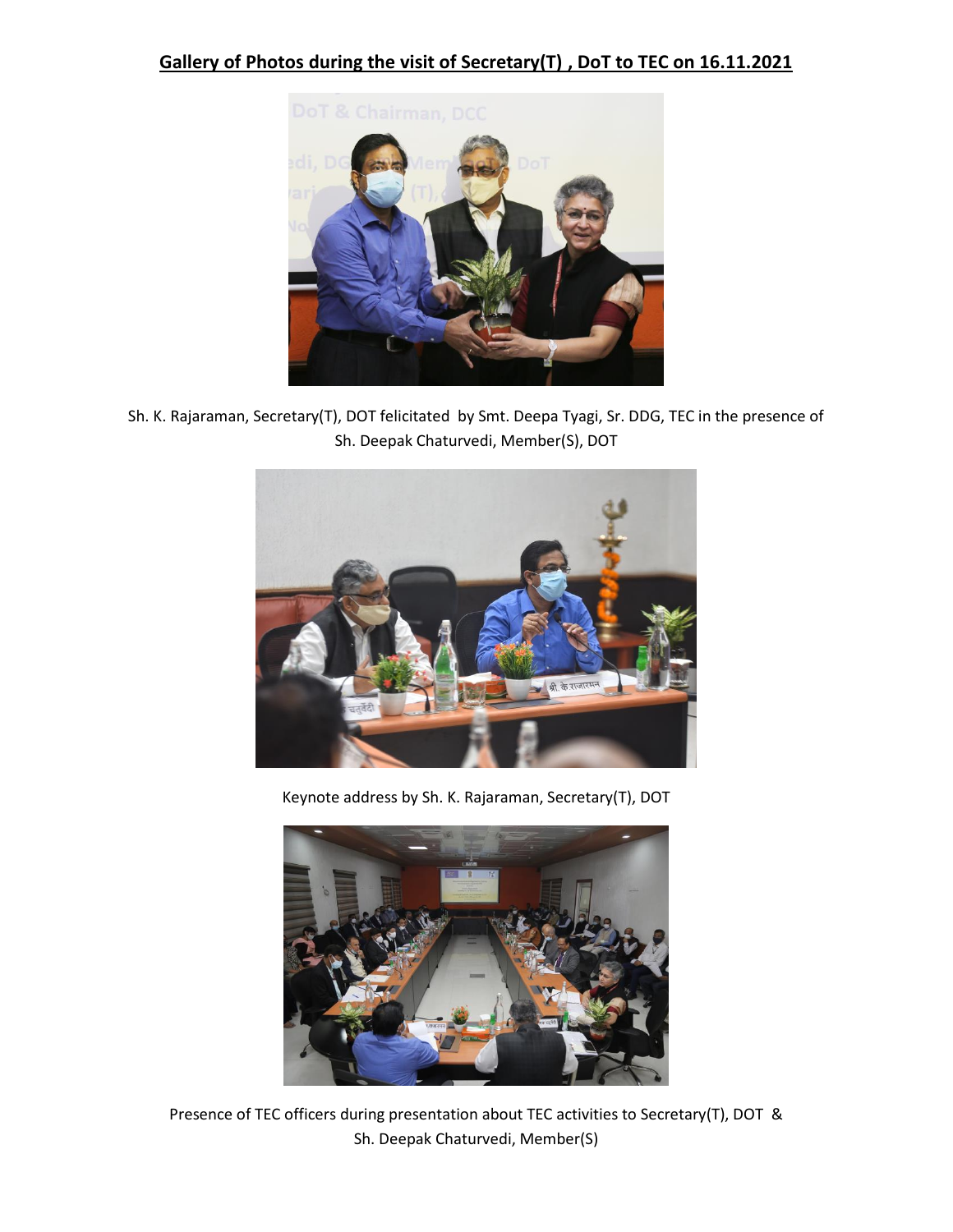

Administration of "Swachhta Pledge" by Secretary(T) to TEC officers at 11:00 am on 16<sup>th</sup> Nov 2021



Sh. Deepak Chaturvedi, Member(S) DOT & Member, DCC addressing TEC officers



Group photo of Secretary(T) and Member(S), DOT with Senior Officers of TEC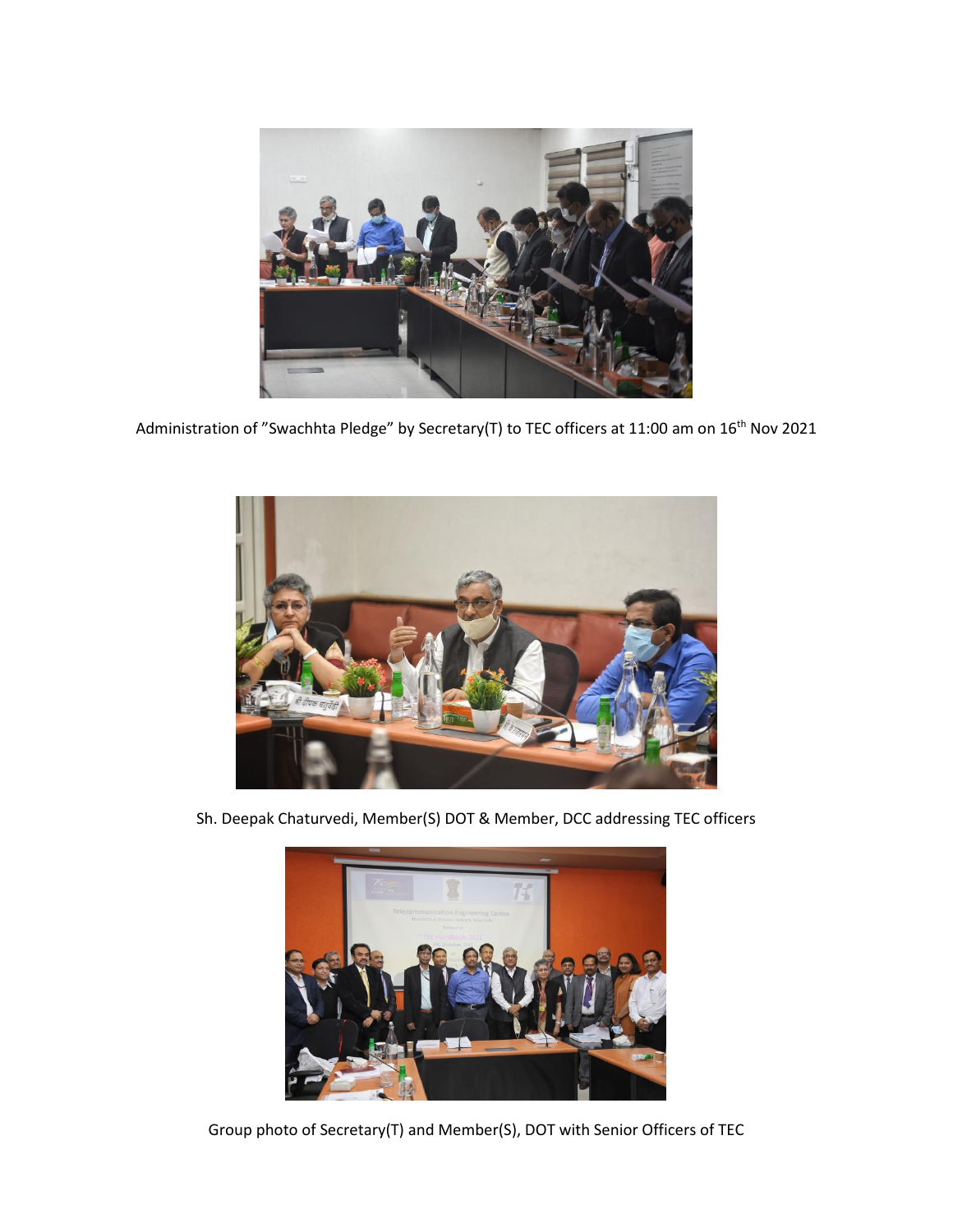

Release of TEC Handbook-2021 by Sh. K. Rajaraman, Secretary(T), DOT



Release of concept paper on optical fibre and cable by Sh. K. Rajaraman, Secretary(T), DOT



Release of Technical Report on Emerging Communication Technologies and Use Cases in IoT Domain by Sh. K. Rajaraman, Secretary(T), DOT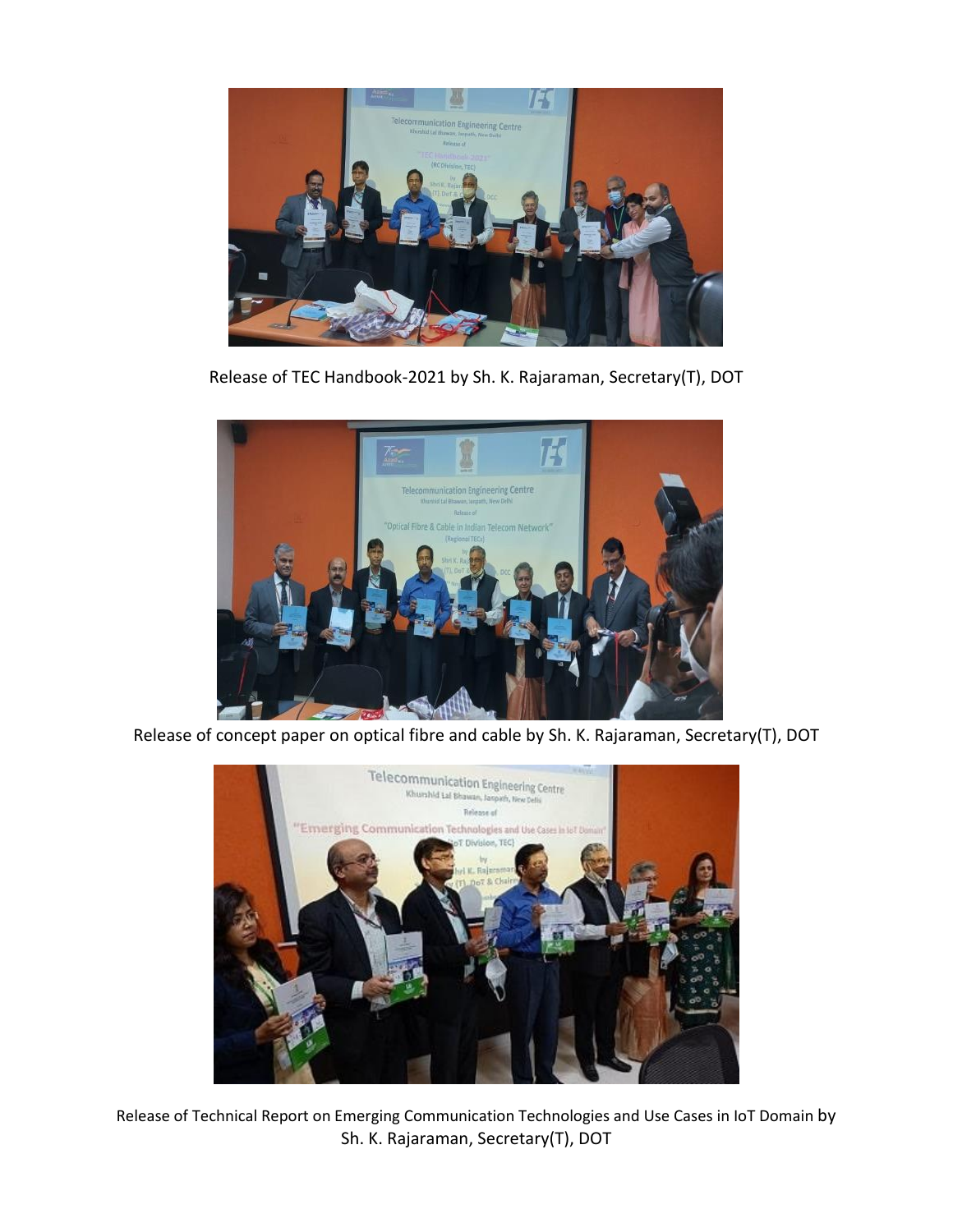

Inauguration of Public Procurement (Preference to Make In India) portal for Telecom Product by Sh. K. Rajaraman, Secretary(T), DOT



Launch of PPP MII portal by Sh. K. Rajaraman, Secretary(T), DoT



Group photo of Secretary(T) with the young female officers of TEC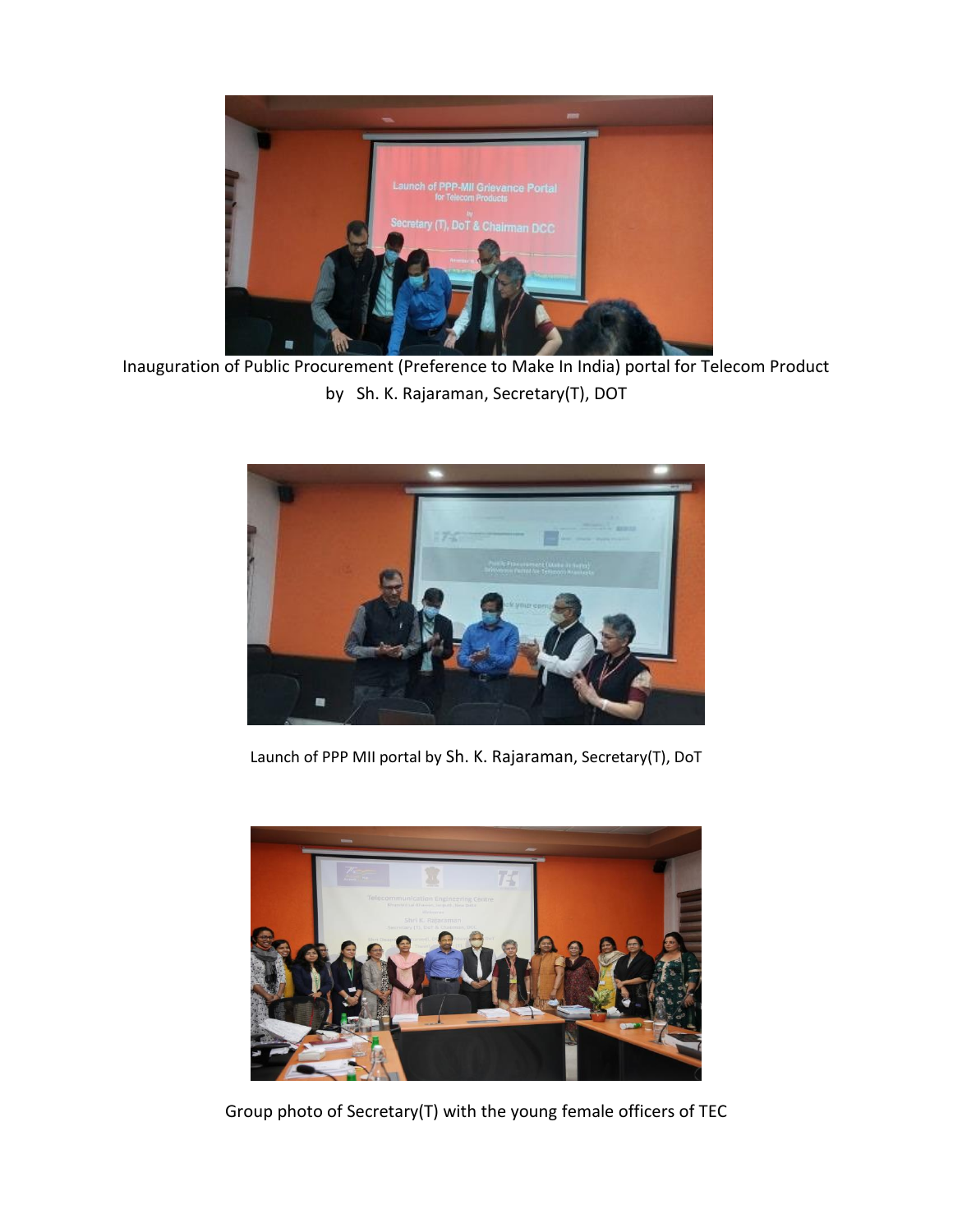

Visit of Secretary(T) to MTCTE Helpdesk and Evaluation Centre infrastructure in TEC premises for its inauguration



Inauguration of MTCTE Helpdesk and Evaluation Centre, TEC by Sh. K. Rajaraman, Secretary(T), DOT



Inauguration of Control Lab by Shri Deepak Chaturvedi, Member (S) in the presence of Sh. K. Rajaraman, Secretary(T), DOT